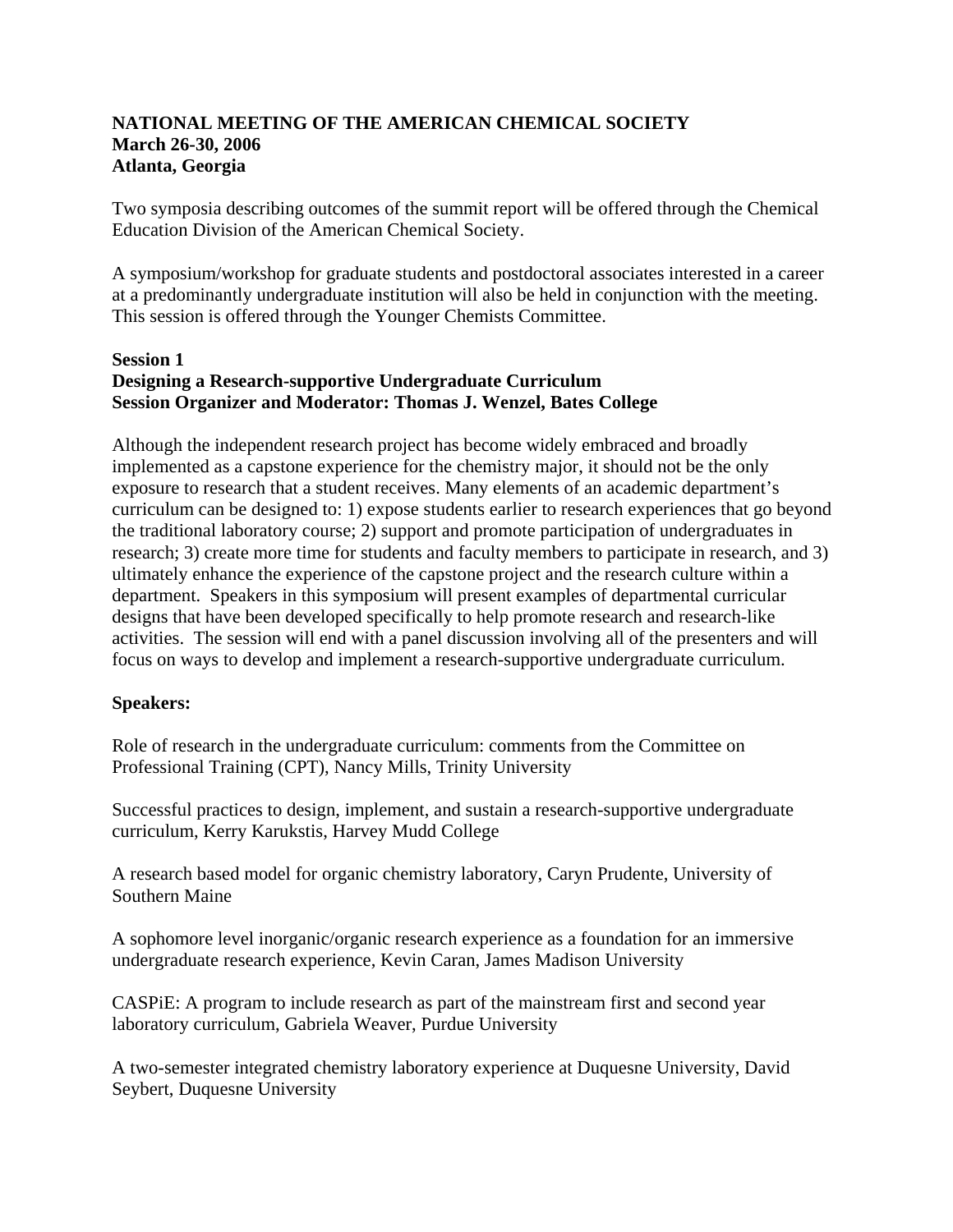Creating chemists: a research-supportive approach to the undergraduate curriculum, Lisa Lewis, Albion College

Preparing students for a successful research experience throughout the undergraduate curriculum, J. A. Nikles, University of Alabama Birmingham

Retention Through Research: The Basis of an Undergraduate Chemistry Scholars Program, Lindsey Peaden, Georgia College & State University

Components of a research-supportive curriculum, Thomas Wenzel, Bates College

#### **Session 2 Conducting Research at a Predominantly Undergraduate Institution: Faculty Strategies for Success Session Organizer and Moderator: Thomas J. Wenzel, Bates College**

At predominantly undergraduate institutions (PUIs), individual faculty members bear primary responsibility for initiating and sustaining active and productive research programs. This can be a difficult process at a PUI given the substantial classroom and laboratory teaching responsibilities that are often involved and the emphasis on being available to help students with advising and other activities. Faculty members should pursue external grants to support their research. They need to pursue activities designed to generate and refine ideas for research projects. Also, faculty members must prioritize research so that they devote the necessary time to it. This session will involve talks by faculty members representing a diversity of institutional types and career stages, and speakers will provide tips and insights from their own experiences as to how to successfully integrate research into the teaching responsibilities at a PUI. The session will end with a panel discussion involving all of the presenters and will focus on ways that individual faculty members can successfully maintain a research program at a PUI.

# **Speakers:**

Research at predominantly undergraduate institutions: what can we faculty learn from Kudzu?, Peter Chen, Spelman College

Ready, set, go: transitioning from a research intensive university's postdoc to the predominantly undergraduate institution's tenure track, Takita Sumter, Winthrop University

Joys and rewards of undergraduate research: a success strategy, Kimberly Frederick, College of the Holy Cross

Cal State LA: a research intensive undergraduate institution, Carlos Gutierrez, California State University Los Angeles

Making progress on quality science while (almost) never turning away students seeking research experiences: an unachievable balance?, Ronald Brisbois, Macalester College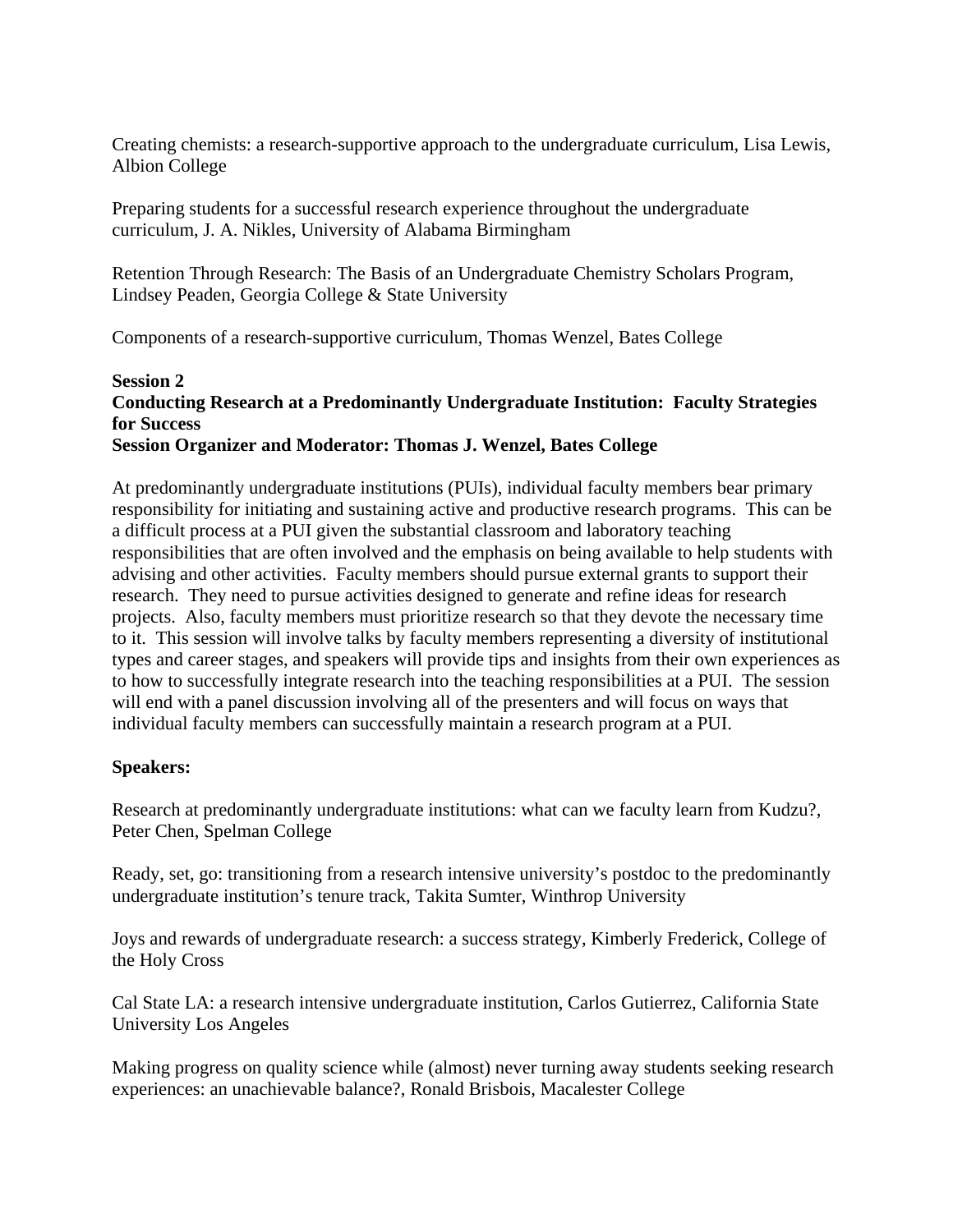Research at a comprehensive university: working with and around your environment, Andrienne Friedli, Middle Tennessee State University

Achieving a balance: establishing and maintaining successful research programs at PUIs, James Vyvyan, Western Washington University

Tips, ideas, and models for success strategies in undergraduate research, Radha Pyati, University of Colorado, Colorado Springs

# **Workshop: Starting a Successful Research Program at a Predominantly Undergraduate Institution**

# **Session Organizers: Merle Schuh, Davidson College; Thomas Wenzel, Bates College Session Moderator: Merle Schuh, Davidson College**

Starting a successful research program at a predominantly undergraduate institution poses unique challenges for a beginning faculty member. Yet, many such members of the college professoriate have little, if any, preparation for what to expect in establishing an undergraduate research program. To help such beginning faculty a half-day symposium, entitled "Starting a Successful Research Program at a Predominantly Undergraduate Institution," is being sponsored by the Young Chemists Committee and the Council on Undergraduate Research (CUR) and will be presented at the national ACS spring meeting in San Diego.

Several experienced faculty speakers (Julio de Paula, Kerry Karukstis, Mel Druelinger, Diane Husic, and Tom Wenzel), who have had success in maintaining undergraduate research programs, and program officers from PRF (Robert Rich) and Research Corporation (Silvia Ronco) will be the facilitators at the workshop. The setting of the workshop will be relatively informal so that attendees will be able to learn from these experienced faculty as well as have the opportunity to ask questions and take part in discussions of the following topics:

1. Why is there an expectation for successful research at predominantly undergraduate institutions?

- 2. What type of research topics should a new faculty member choose?
- 3. Selection of and working with undergraduate students.
- 4. Interacting with the department chair and other administrators and understanding the institution's research expectation.
- 5. Grantsmanship and seeking external research grants.
- 6. Writing successful grant proposals.
- 7. Establishment and enhancement of a favorable institutional research atmosphere.
- 8. Research across academic department boundaries.

# **UNIVERSITY OF MASSACHUSETTS AT AMHERST**

# **Succeeding at a Faculty Position at an Predominantly Undergraduate Institution Thomas J. Wenzel, Bates College, Lewiston Maine July 19, 2005**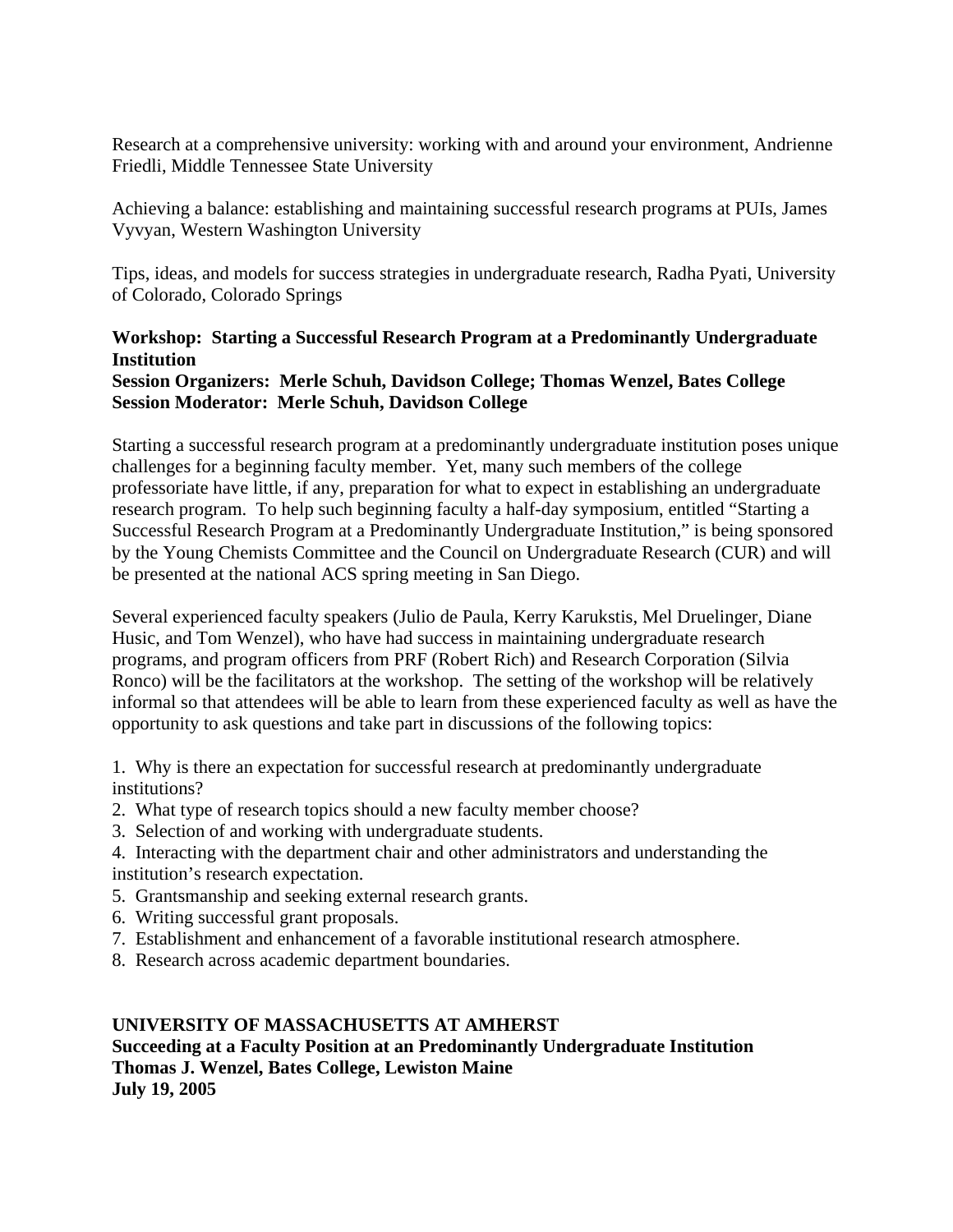A half-day workshop for graduate students and postdoctoral associates that incorporates many of the topics from the Summit report. Topics to be covered include:

- Getting/selecting a suitable position at a predominantly undergraduate institution
- Balancing the demands of teaching, research and service
- Tips for getting tenure
- Establishing a research program at a predominantly undergraduate institution
- Funding for instructional and research activities

## **COUNCIL ON UNDERGRADUATE RESEARCH DIALOGUE April 17-19, 2005 Washington, DC**

One workshop session will be held.

## **Outcomes from the Undergraduate Research Summit: Supporting Undergraduate Research through Extramural Grants Thomas J. Wenzel, Bates College**

The Undergraduate Research Summit was an initiative that brought together a group of people to examine and make recommendations on enhancing research in the chemical sciences at predominantly undergraduate institutions. Even though the initiative was targeted toward chemistry, almost all of the recommendations apply across all disciplines. Many items in the Summit report are directed toward activities that individuals, departments, and institutions can do to promote the activity of proposal writing and the pursuit of extramural grants. The items in the report aimed at promoting the pursuit of extramural grants will be discussed in this session.

## **NATIONAL MEETING OF THE AMERICAN CHEMICAL SOCIETY March 13-17, 2005 San Diego, California**

Two symposia describing outcomes of the summit report will be offered through the Chemical Education Division of the American Chemical Society.

A symposium/workshop for graduate students and postdoctoral associates interested in a career at a predominantly undergraduate institution will also be held in conjunction with the meeting.

**Session 1 Research at Predominantly Undergraduate Institutions: Establishing a Departmental Culture of Research Session Organizer and Moderator: Thomas J. Wenzel, Bates College**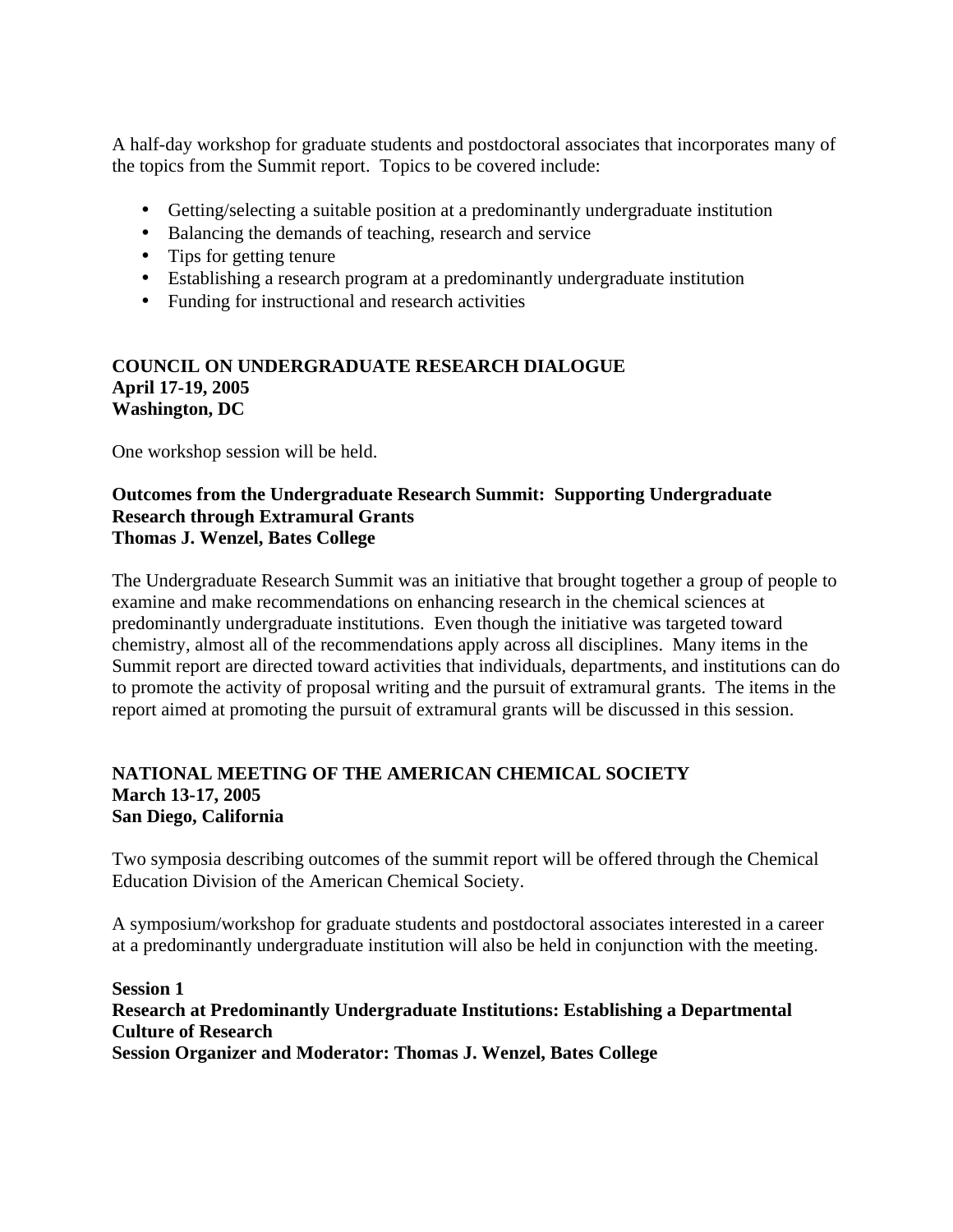Maintaining a research program at a predominantly undergraduate institution is not a trivial matter. Most departments are relatively small in size so that a handful of faculty members who are not active in research can significantly impact the overall scope of research taking place within a department. One way to help keep all of the faculty members active in research is to establish a departmental culture in which research permeates the life of the department and becomes an established and valued tradition. There are a number of activities that a department can undertake to establish a culture of research. Several examples of departments that have established a culture of research will be presented in this symposium. Departments at both public and private institutions will be featured. The session will end with a panel discussion involving all of the presenters and will focus on ways to implement activities at the departmental level aimed at promoting participation in research.

## Speakers:

Building and advancing programs of research in primarily undergraduate institutions, Jack R. Pladziewicz, Research Corporation, jrp@rescorp.org

Undergraduate research culture at Northern Arizona University, Jani C. Ingram, Northern Arizona University, jani.ingram@nau.edu

The Value of the Strategic Plan in Initiating and Sustaining a Departmental Culture of Undergraduate Research, Ricardo E. Rodriguez, Texas Wesleyan University, rickyviper@aol.com

Simple Suggestions for Improving the Undergraduate Research Programs, Kate J Graham, College of St. Benedict/St. John's University, kgraham@csbsju.edu, and Brian J. Johnson, St. John's University and the College of St. Benedict

Undergraduate research in chemistry at Trinity University: The value of enlightened self-interest, Nancy S. Mills, Trinity University, nmills@trinity.edu

Departmental five-year plan: Conversations that bolster departmental unity and focus, Timothy E. Elgren, Hamilton College, telgren@hamilton.edu

#### **Session 2**

# **Undergraduate Research as a Way to Recruit and Retain Students in Chemistry Session Organizer and Moderator: Thomas J. Wenzel, Bates College**

Recruitment and retention of students in chemistry is an area of active interest. This is especially so for groups such as women and minorities who have been historically underrepresented in chemistry. Many people advocate student involvement in undergraduate research early in their studies as a way of enhancing student interest in the discipline. Funding agencies such as the National Science Foundation and National Institutes of Health support bridge and other programs aimed at involving undergraduates in research as a way of retaining them in chemistry. Some departments have excellent records of success in attracting underrepresented groups to chemistry through their involvement of students in research experiences. Representatives of funding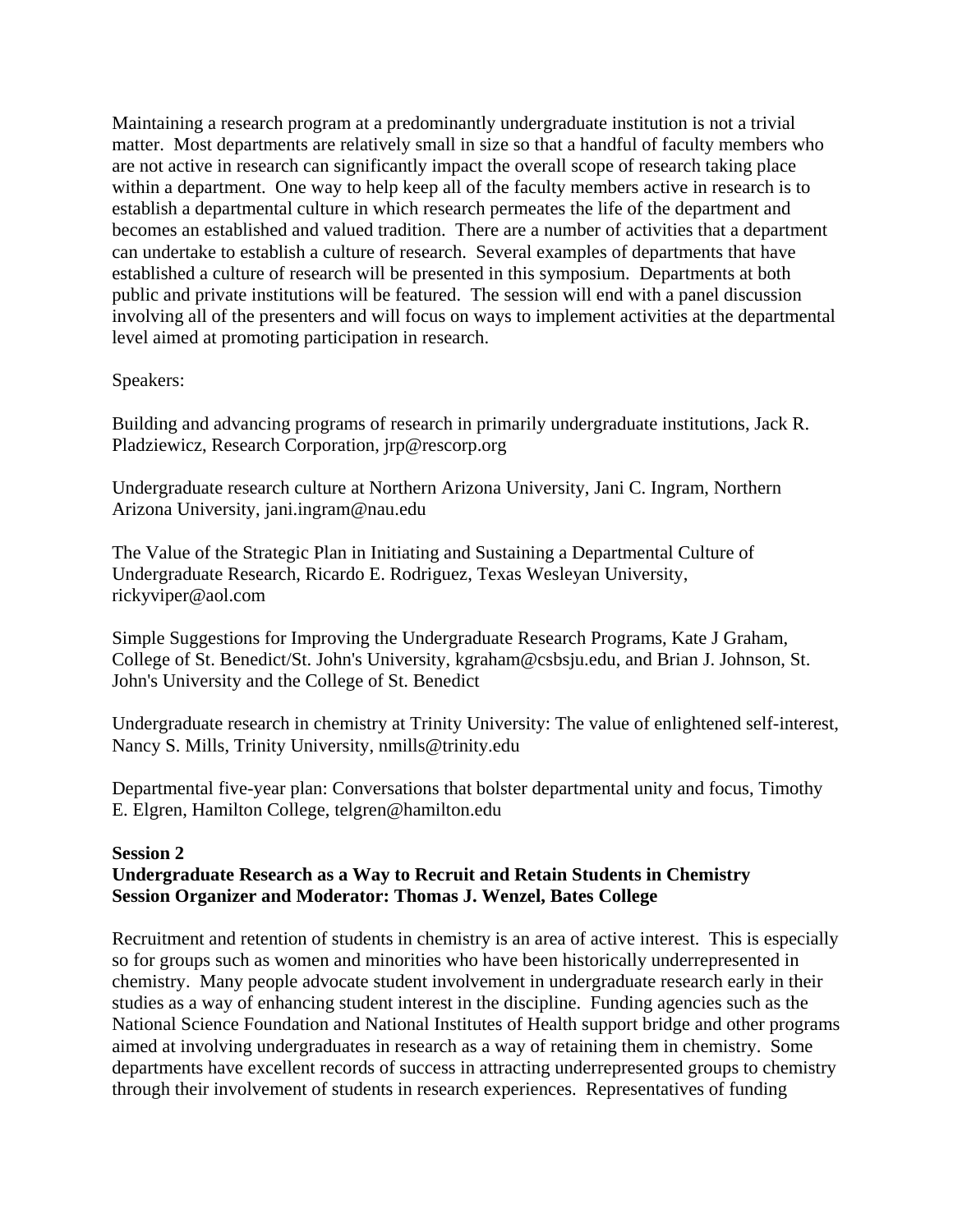agencies and departments with a record of success in this area will give presentations on their program. The session will end with a panel discussion involving all of the presenters and will focus on ways to implement research programs aimed at recruiting and retaining students in chemistry early in their undergraduate studies.

Speakers

Beyond the lily pond: An experience with undergraduate research, Phoebe K. Dea, Occidental College, dea@oxy.edu

Programs for Preparing Future Researchers, Derrick C Tabor, National Center on Minority Health and Health Disparities, National Institutes of Health, tabord@mail.nih.gov

Undergraduate research at Texas State: A success story in recruitment and retention of all students, Linette M. Watkins, Texas State University-San Marcos, LW09@txstate.edu

Engaging community college students in authentic undergraduate research, Thomas B. Higgins, Harold Washington College, tbhiggins@ccc.edu

Connecting undergraduate research with instruction: practical means for recruitment and retention, Duncan A. Quarless Jr., State University of NY College at Old Westbury, quarlessd@oldwestbury.edu

MARC U\*STAR Program at Xavier University of Louisiana, Teresa T. Birdwhistell, Xavier University of Louisiana, tbirdwhi@xula.edu

Research internships for deaf and hard of hearing students: Polymer-based nanocomposites Peggy Cebe, Daniel Cherdack, Robert Guertin, Terry Haas, James O'Leary, and Regina Valluzzi, Tufts University, peggy.cebe@tufts.edu

## **Workshop: Starting a Successful Research Program at a Predominantly Undergraduate Institution**

Starting a successful research program at a predominantly undergraduate institution poses unique challenges for a beginning faculty member. Yet, many such members of the college professoriate have little, if any, preparation for what to expect in establishing an undergraduate research program. To help such beginning faculty a half-day symposium, entitled "Starting a Successful Research Program at a Predominantly Undergraduate Institution," is being sponsored by the Young Chemists Committee and the Council on Undergraduate Research (CUR) and will be presented at the national ACS spring meeting in San Diego.

Several experienced faculty speakers (Julio de Paula, Kerry Karukstis, Mel Druelinger, Diane Husic, and Tom Wenzel), who have had success in maintaining undergraduate research programs, and program officers from PRF (Robert Rich) and Research Corporation (Silvia Ronco) will be the facilitators at the workshop. The setting of the workshop will be relatively informal so that attendees will be able to learn from these experienced faculty as well as have the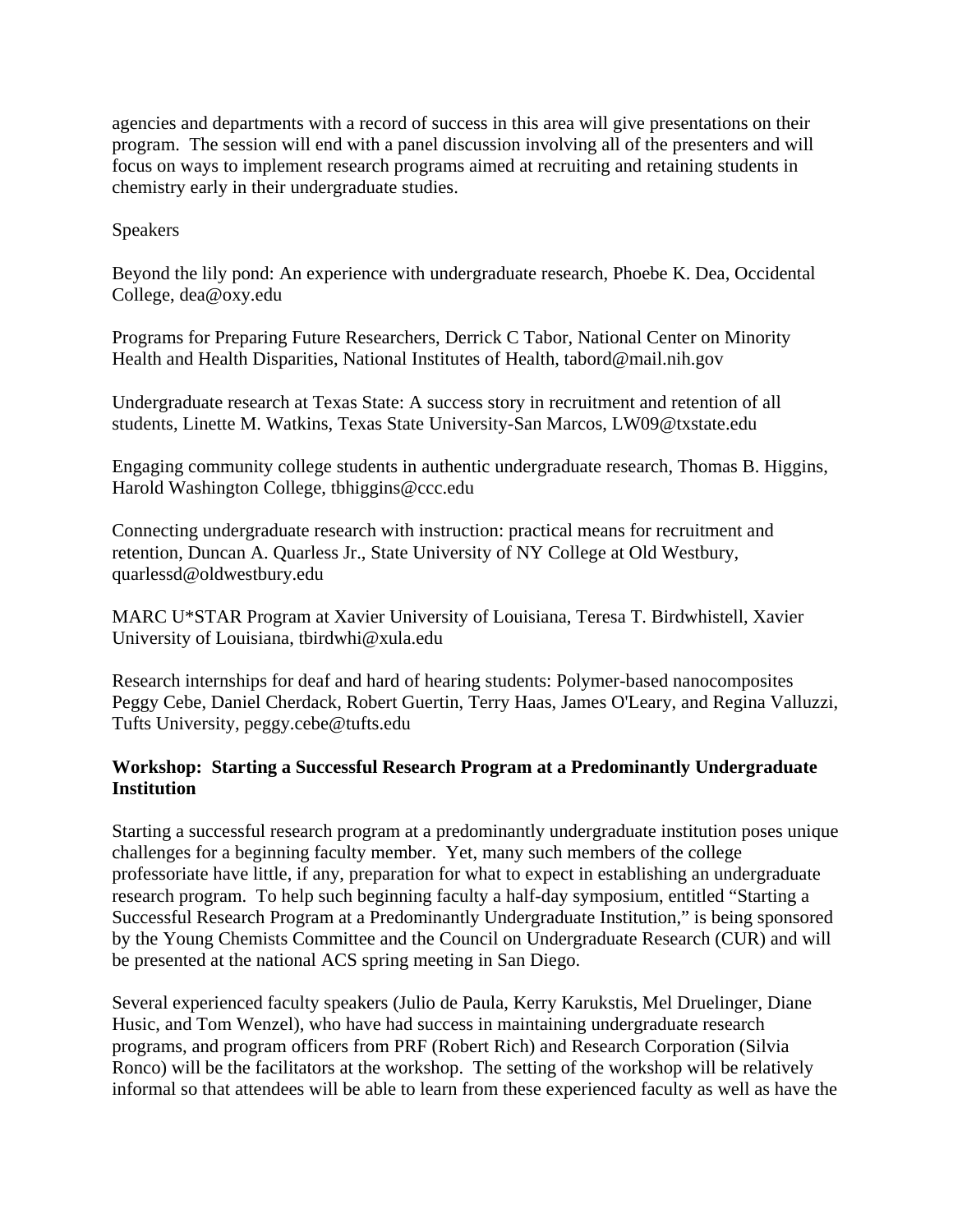opportunity to ask questions and take part in discussions of the following topics:

1. Why is there an expectation for successful research at predominantly undergraduate institutions?

- 2. What type of research topics should a new faculty member choose?
- 3. Selection of and working with undergraduate students.

4. Interacting with the department chair and other administrators and understanding the institution's research expectation.

- 5. Grantsmanship and seeking external research grants.
- 6. Writing successful grant proposals.
- 7. Establishment and enhancement of a favorable institutional research atmosphere.
- 8. Research across academic department boundaries.

The symposium will be held on Tuesday, March 15 from 1:00-4:45 pm at a location to be specified in the meeting program.

There is no charge for attending the CUR workshop. However, to help plan the event, it will be helpful for attendees to email the following information to Merle Schuh no later than March 4 (meschuh@davidson.edu).

- 1. Name of attendee
- 2. Present institution
- 3. Position or educational level (e.g. graduate student, postdoc, or beginning faculty)

The success of the workshop will depend on our ability to notify the target audience of its existence. Thus, we will very much appreciate your help in notifying any chemistry teachers (or prospective teachers) whom you feel would benefit from attending this workshop.

#### **SOUTHEAST REGIONAL MEETING OF THE AMERICAN CHEMICAL SOCIETY November 10-13, 2004 Raleigh, North Carolina**

#### **Half-day workshop, Friday, November 12**

Thomas Wenzel, Bates College – Goals and Assessment of Undergraduate Research

Kerry Karukstis, Harvey Mudd College – Designing a Research-Supportive Curriculum

Sibrina Collins, Claflin University – The Value of Partnerships in Promoting Undergraduate Research

Bernadette Donovan-Merkert, University of North Carolina Charlotte – Initiating and Sustaining an Undergraduate Research Program

Merlyn Schuh, Davidson College – Creating a Department Culture to Support Research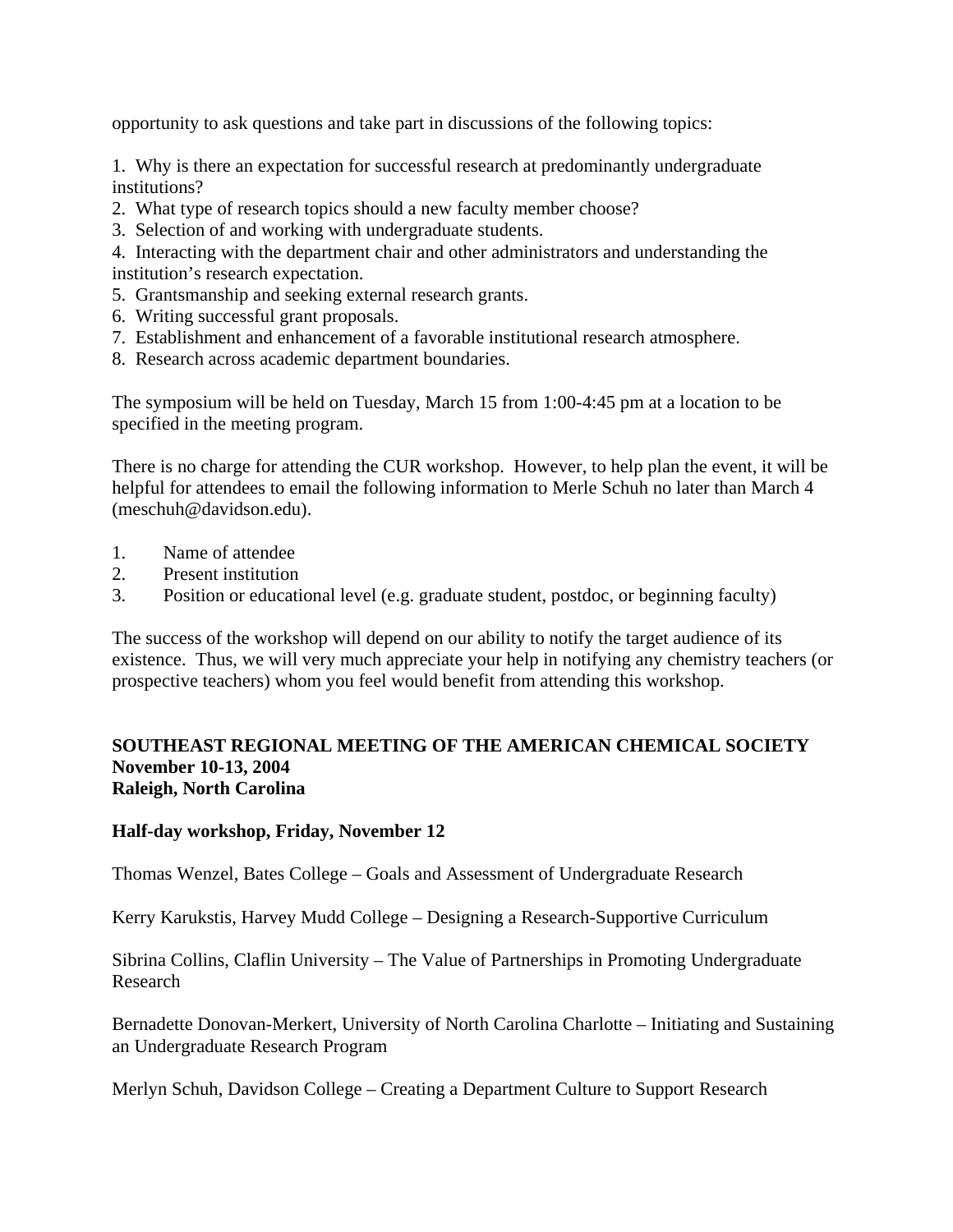The Chemistry Division of the National Science Foundation sponsored a summit meeting in the summer of 2003 at which participants examined the issues involved in undertaking and sustaining chemistry research at predominantly undergraduate institutions (PUIs). The summit was attended by an array of stakeholders from the chemistry community, ranging form those with a long history of success in undergraduate research to beginning faculty members who have started on a trajectory of success. Participants represented a variety of constituencies including public and private undergraduate institutions (faculty members and administrators), doctoralgranting institutions, industry, national laboratories, and funding agencies. A report on the outcomes of the summit has been published and provides recommendations on how to enhance the number, quality, productivity, and visibility of chemistry research programs at PUIs. The summit meeting was particularly timely because of the changing landscape of higher education and the research community over the past few decades.

Issues addressed in the report include how faculty members at PUIs can continue to generate cutting-edge ideas for research; how undergraduate research is defined; what the outcomes of undergraduate research ought to be for student participants; how PUIs can respond to the changing student and faculty demographics; how the growth and development of faculty members at PUIs are promoted over the entire career; how faculty members at PUIs foster collaborations so that they can contribute to the complex scientific topics under investigation today; how curricula that support undergraduate research throughout are developed; what is the appropriate infrastructure for support of research at PUIs; and how should undergraduate research be assessed, including who should do the assessment.

Each of the authors listed for the workshop will provide a brief presentation on a particular aspect of the report. The second half of the session will involve a panel discussion with all the presenters and those in attendance.

#### **SOUTHWEST REGIONAL MEETING OF THE AMERICAN CHEMICAL SOCIETY September 29-October 2, 2004 Fort Worth, Texas**

#### **Half-day workshop, Friday, October 1**

Thomas Wenzel, Bates College Luis Martinez, University of Texas, El Paso Nancy Mills, Trinity University Ricardo Rodriguez, Texas Wesleyan University Linette Watkins, Texas State University, San Marcos

The Chemistry Division of the National Science Foundation sponsored a summit meeting in the summer of 2003 at which participants examined the issues involved in undertaking and sustaining chemistry research at predominantly undergraduate institutions (PUIs). The summit was attended by an array of stakeholders from the chemistry community, ranging form those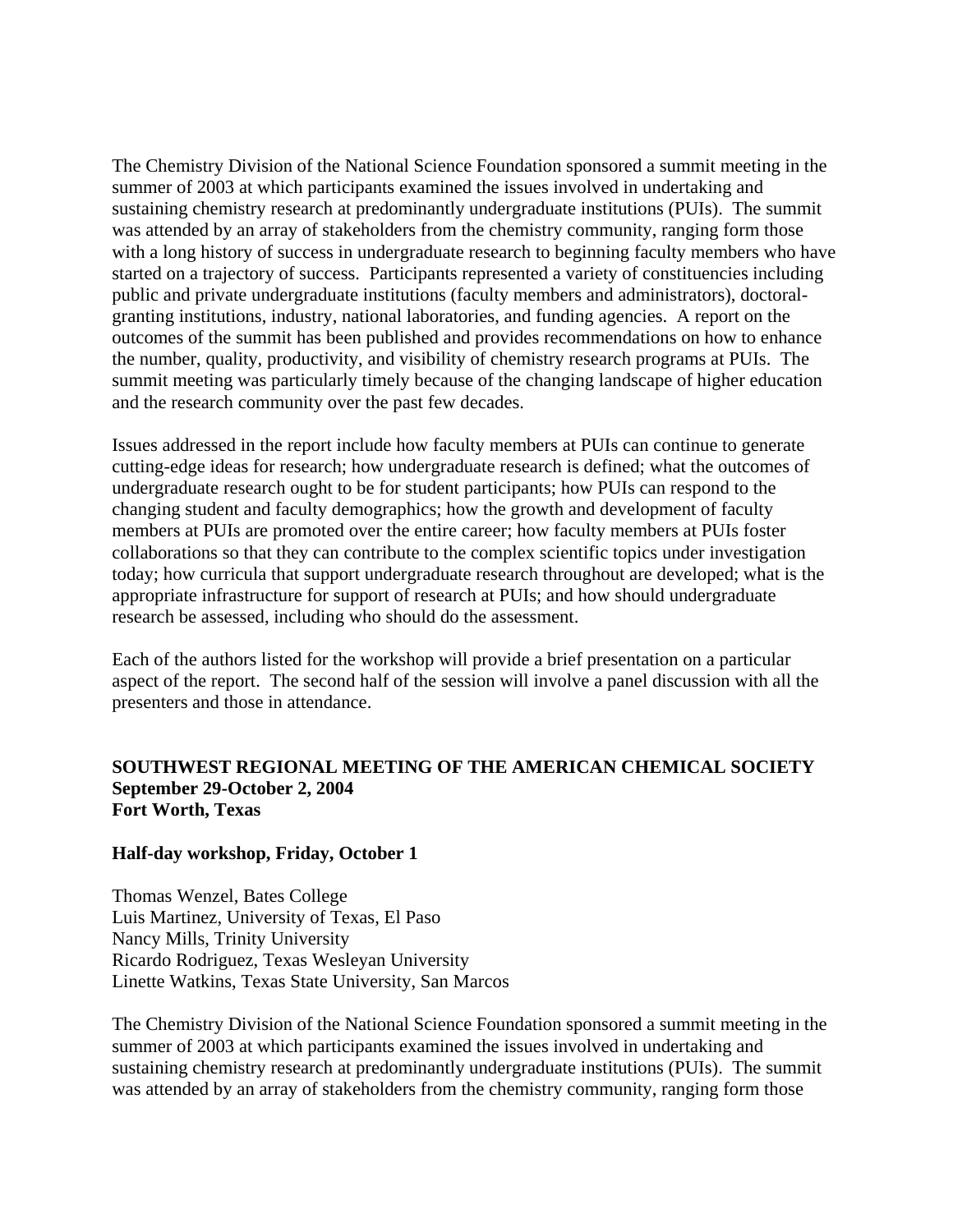with a long history of success in undergraduate research to beginning faculty members who have started on a trajectory of success. Participants represented a variety of constituencies including public and private undergraduate institutions (faculty members and administrators), doctoralgranting institutions, industry, national laboratories, and funding agencies. A report on the outcomes of the summit has been published and provides recommendations on how to enhance the number, quality, productivity, and visibility of chemistry research programs at PUIs. The summit meeting was particularly timely because of the changing landscape of higher education and the research community over the past few decades.

Issues addressed in the report include how faculty members at PUIs can continue to generate cutting-edge ideas for research; how undergraduate research is defined; what the outcomes of undergraduate research ought to be for student participants; how PUIs can respond to the changing student and faculty demographics; how the growth and development of faculty members at PUIs are promoted over the entire career; how faculty members at PUIs foster collaborations so that they can contribute to the complex scientific topics under investigation today; how curricula that support undergraduate research throughout are developed; what is the appropriate infrastructure for support of research at PUIs; and how should undergraduate research be assessed, including who should do the assessment.

Each of the authors listed for the workshop will provide a brief presentation on a particular aspect of the report. The second half of the session will involve a panel discussion with all the presenters and those in attendance.

## **IMPLICATIONS OF THE NIH ROADMAP FOR UNDERGRADUATE LIFE SCIENCES EDUCATION: A RESEARCH SCIENTIST SPRINGBOARD PROGRAM August 9-10 Juniata College, Pennsylvania**

**Outcomes from the Undergraduate Research Summit Meeting**  Thomas Wenzel, Bates College

## **CUR 2004, THE TENTH NATIONAL CONFERENCE OF THE COUNCIL ON UNDERGRADUATE RESEARCH June 23-26 La Crosse, Wisconsin**

Two Chemistry Division workshop sessions will be held at the Conference. The Chemistry Council has decided to devote both sessions to aspects of the summit meeting and the report.

Two other related workshops involving Summit participants and Summit topics are planned as well.

#### **Undergraduate Research in Chemistry Involving Partnerships**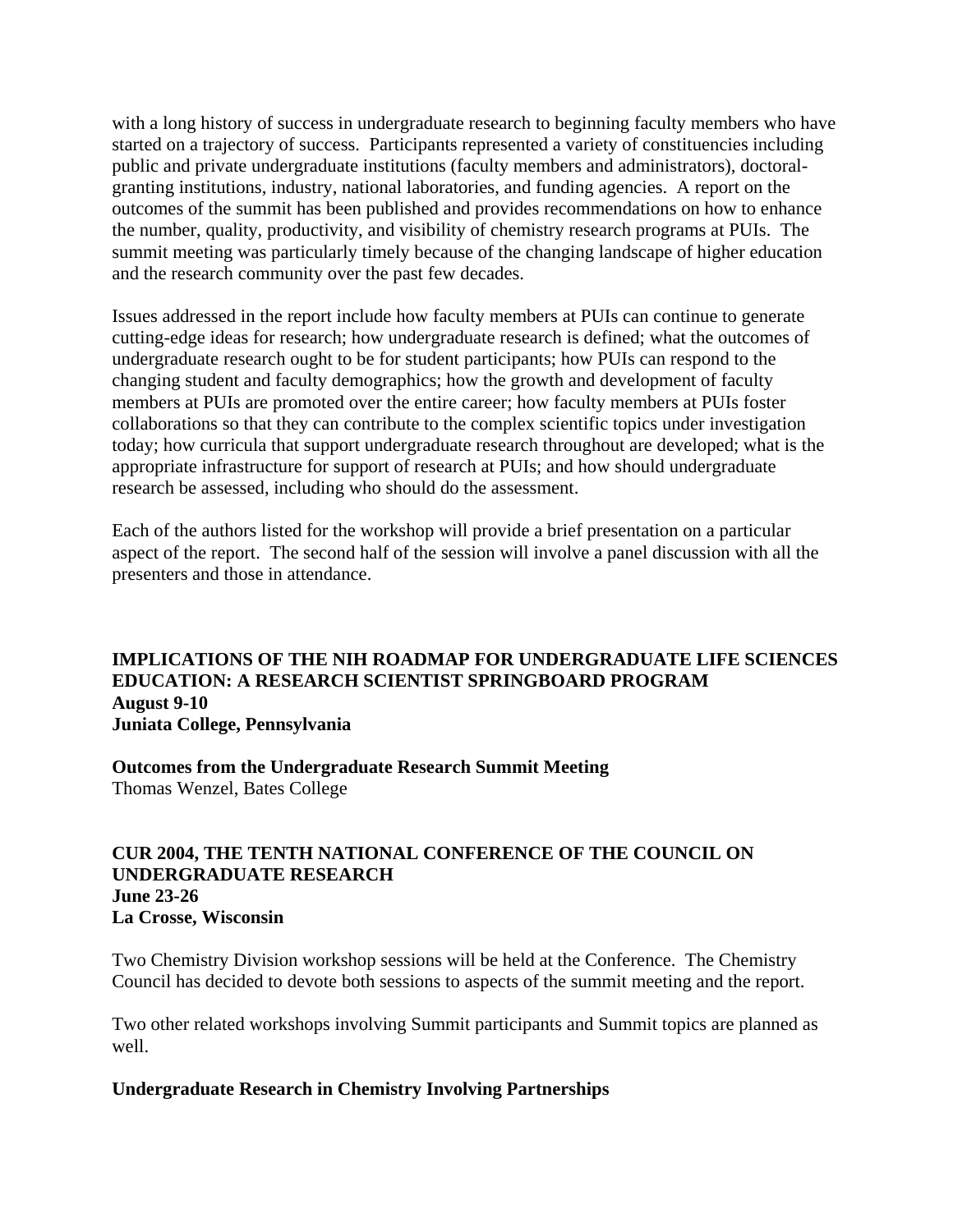#### **Thomas Wenzel, Bates College**

Establishment of partnerships will be an increasingly important way in which faculty members at undergraduate institutions participate in research. One reason is that many problems in chemistry are complex and do not fall neatly within subdisciplinary areas, such that multidisciplinary teams of individuals with different areas of expertise are often needed. Another is that faculty members at PUIs may have difficulty keeping abreast of the rapidly changing knowledge base in chemistry, and collaborations provide a means of doing so. Collaborations and partnerships also provide access to highly specialized pieces of equipment that may be difficult to obtain at a PUI. Finally, research partnerships with institutions with higher numbers of underrepresented minorities such as community colleges will increasingly provide PUIs the opportunity to contribute to the diversification of science. This session will examine successful partnerships involving faculty members at PUIs with investigators from a range of other types of academic institutions, national laboratories, and industry both in the US and abroad.

# **Outcomes from the Undergraduate Research Summit on Chemistry Thomas Wenzel, Bates College**

The Chemistry Division of the National Science Foundation supported a workshop in the summer of 2004 to examine the research enterprise at primarily undergraduate institutions. The workshop brought together various stakeholders in undergraduate research to examine the current situation and make a series of recommendations to individuals, departments, institutions, and funding agencies designed to enhance the scope and quality of undergraduate research opportunities in chemistry departments. Topics covered at the workshop included a researchsupportive curriculum; the infrastructure needed to support research in a chemistry department including the unique problems that often confront public comprehensive universities; how to facilitate the generation of new ideas for research projects; how to keep faculty active in research throughout all stages of their career; ways to increase the diversity of undergraduates participating in chemistry; and aspects of assessing the value of undergraduate research. In this session, members of the CUR Chemistry Council will report out on the recommendations from the summit meeting.

# **Curricular Elements that Enhance Undergraduate Research Diane Husic, East Stroudsburg University Tim Elgren, Hamilton College Thomas Wenzel, Bates College**

Although the independent research project has become widely embraced and broadly implemented as a capstone experience for the science major, it should not be the only exposure to research that a student receives. Many elements of an academic department's curriculum can be designed to: 1) expose students earlier to research experiences that go beyond the traditional laboratory course; 2) specifically support and promote participation of undergraduates in research; and 3) that will ultimately enhance the experience of the capstone project and the research culture within a department. Participants in this workshop will discuss curricular elements that foster the development of important research skills including utilization of the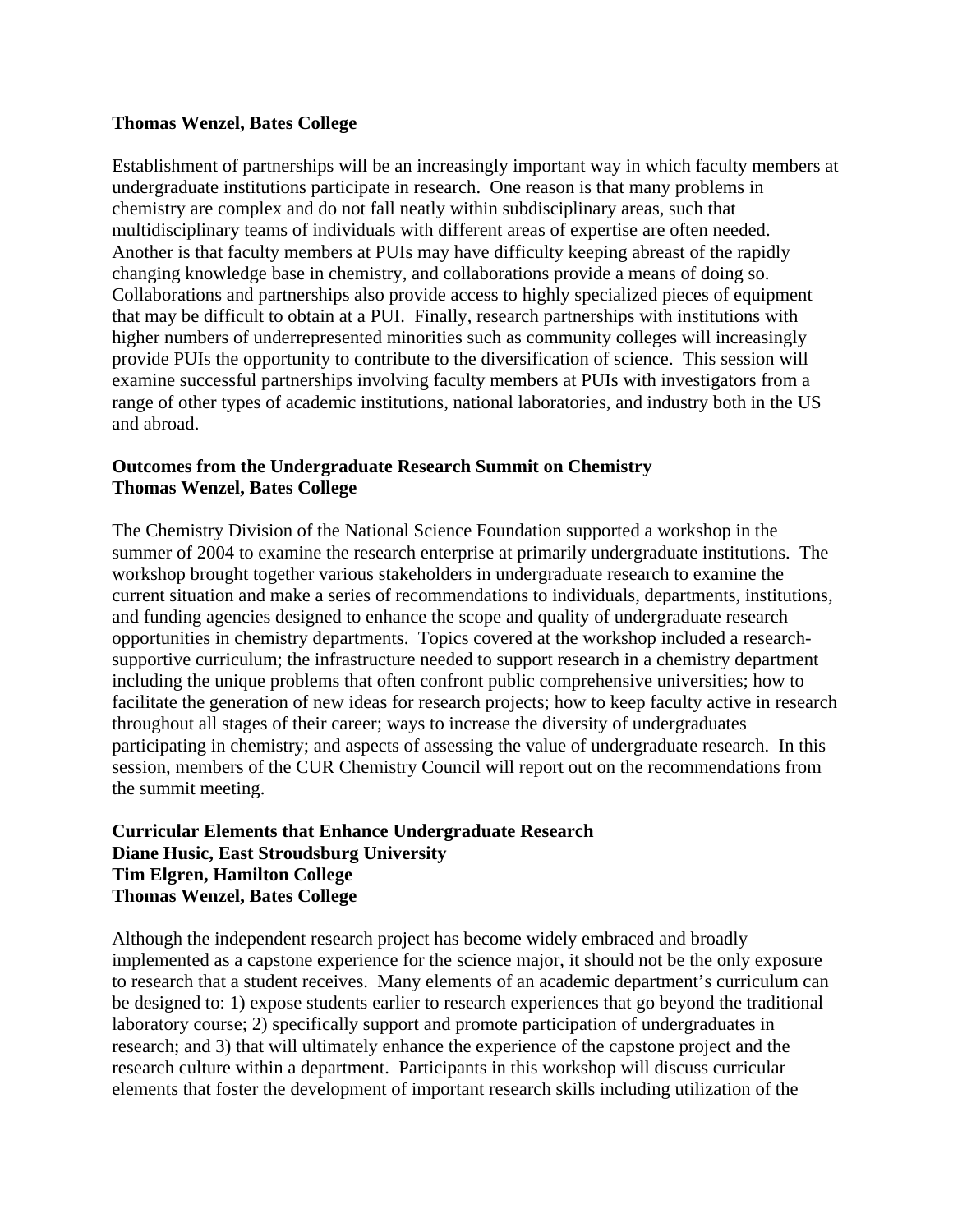scientific literature and databases, experimental design, data interpretation, science communication, and a strong appreciation for scientific ethics and laboratory safety.

## **Ongoing Challenges Faced by Research-Active Faculty at Primarily Undergraduate Institutions: Generating New Ideas and Sustaining Research Productivity Diane Husic, East Stroudsburg University Julio dePaula, Haverford College Kerry Karukstis, Harvey Mudd College**

Maintaining a vibrant and productive research program in collaboration with undergraduates is a challenging task for even the most experienced faculty member. For those faculty at primarily undergraduate institutions, the obstacles are even more daunting given the significant time spent on traditional classroom and laboratory instruction of undergraduates. In this workshop we will explore some of the unique challenges that faculty at PUIs must face to generate new ideas in a rapidly changing research environment. We'll also identify some of the impediments that limit the time and resources available for professional development and thereby constrain research productivity. Through an exchange among workshop leaders and participants, we will suggest specific ways that both faculty and institutions can create and sustain a community of teacherscholars through the generation of new ideas and the maintenance of faculty vitality.

## **NATIONAL MEETING OF THE AMERICAN CHEMICAL SOCIETY March 28-April 1 Anaheim, California**

Three symposia describing outcomes of the summit report will be offered through the Chemical Education Division of the American Chemical Society.

A workshop for graduate students and postdoctoral associates interested in a career at a predominantly undergraduate institution will also be held in conjunction with the meeting.

#### **Session 1 Exploring Alliances and Partnerships in Undergraduate Research Session Organizer: Thomas J. Wenzel, Bates College Session Moderator: Ray Kellman, Research Corporation**

Establishment of partnerships will be an increasingly important way in which faculty members at PUIs participate in research. One reason is that many problems in chemistry are complex and do not fall neatly within subdisciplinary areas, such that multidisciplinary teams of individuals with different areas of expertise are often needed. Another is that faculty members at PUIs may have difficulty keeping abreast of the rapidly changing knowledge base in chemistry, and collaborations provide a means of doing so. Collaborations and partnerships also provide access to highly specialized pieces of equipment that may be difficult to obtain at a PUI. Finally, research partnerships with institutions with higher numbers of underrepresented minorities such as community colleges will increasingly provide PUIs the opportunity to contribute to the diversification of science. This session will examine successful partnerships involving faculty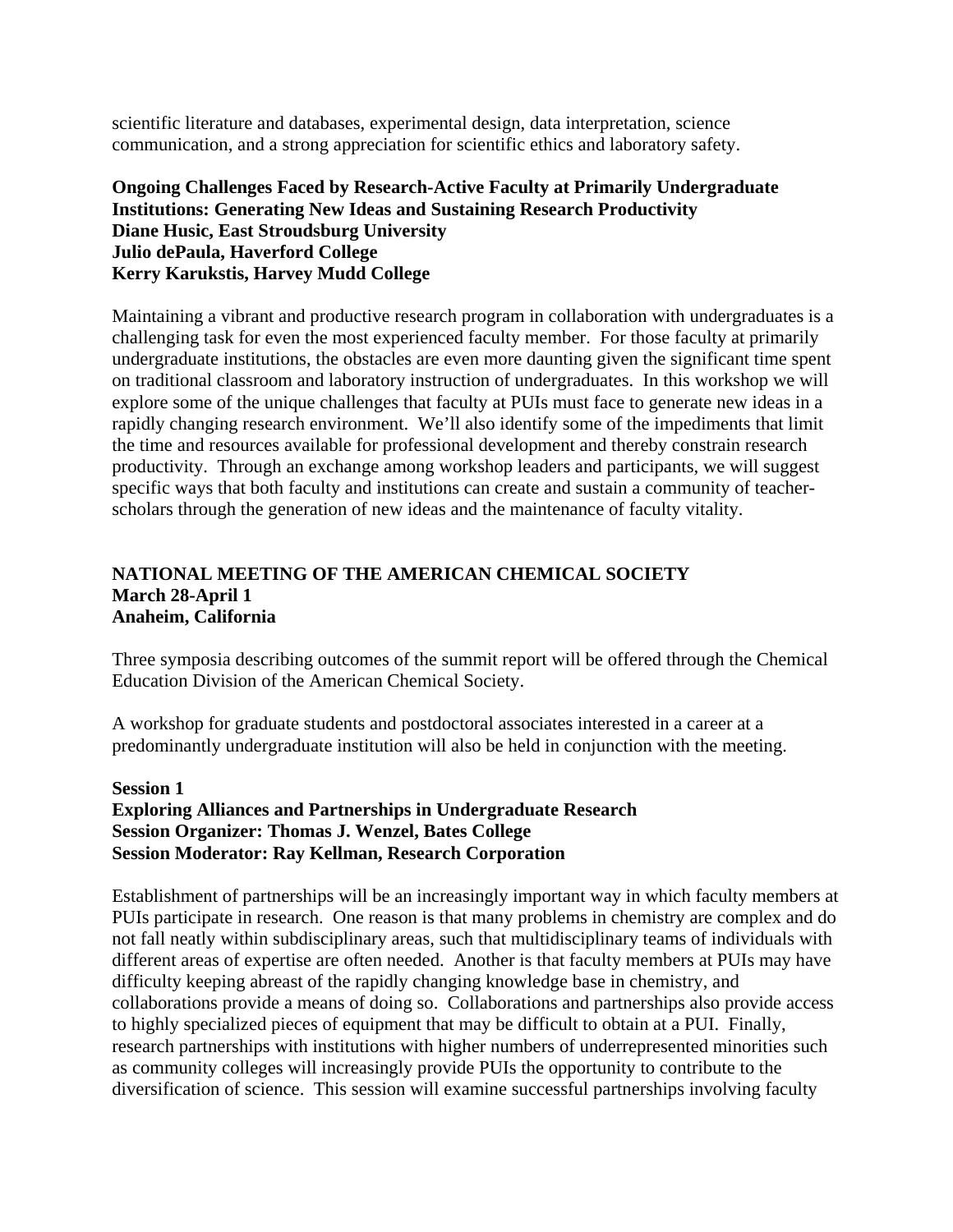members at PUIs with investigators from a range of other types of academic institutions, national laboratories, and industry both in the US and abroad.

# **Speakers:**

Integrating the sciences at Haverford College: the role of collaborations between teacherscholars, Julio de Paula, Haverford College, jdepaula@haverford.edu

Designing a dispersed REU site: a virtual site with real interactions, Nancy Mills, Trinity University, nmills@trinity.edu

Collaborative research at the interface of chemistry and biology: development and identify of sexually dimorphic reproductive signals and responses by African elephants, Thomas E. Goodwin, Hendrix College, goodwin@hendrix.edu

Helping build research capacity among the nation's PUIs: the University of Minnesota RSEC, John T. Roberts, University of Minnesota, roberts@chem.umn.edu

Development of centers at a primary undergraduate institution, John G. Stevens, University of North Carolina at Asheville, stevens@unca.edu

The MERCURY computational chemistry consortium, Carol A. Parish, Hobart and William Smith College, parish@hws.edu

New and old NSF programs that promote undergraduate research and partnerships in chemistry, Robert Kuczkowski, National Science Foundation, rkuczkow@nsf.gov

# **Session 2**

# **Research at Primarily Undergraduate Institutions: The Vital Faculty Session Organizer: Thomas J. Wenzel, Bates College Session Moderator: Sibrina N. Collins, Claflin University**

One of the crucial issues facing chemistry departments at PUIs is creating and maintaining an active, vital faculty. The small size of most chemistry departments at PUIs means that a vibrant research enterprise is fragile and requires special attention. Identifying faculty members with a passion for research and sustaining that passion over an entire career can be especially difficult in the environment at many PUIs. Recruiting underrepresented minorities to the faculty may prove difficult with such small departments. Success at maintaining a vital faculty will require appropriate levels of support and mentoring during the beginning of a faculty member's career, as well as leave and sabbatical programs to develop new skills and ideas. Model programs that enable faculty members to generate cutting-edge ideas and stay active in research throughout their career will be highlighted, as will programs that have success recruiting and maintaining faculty members from underrepresented groups.

# **Speakers:**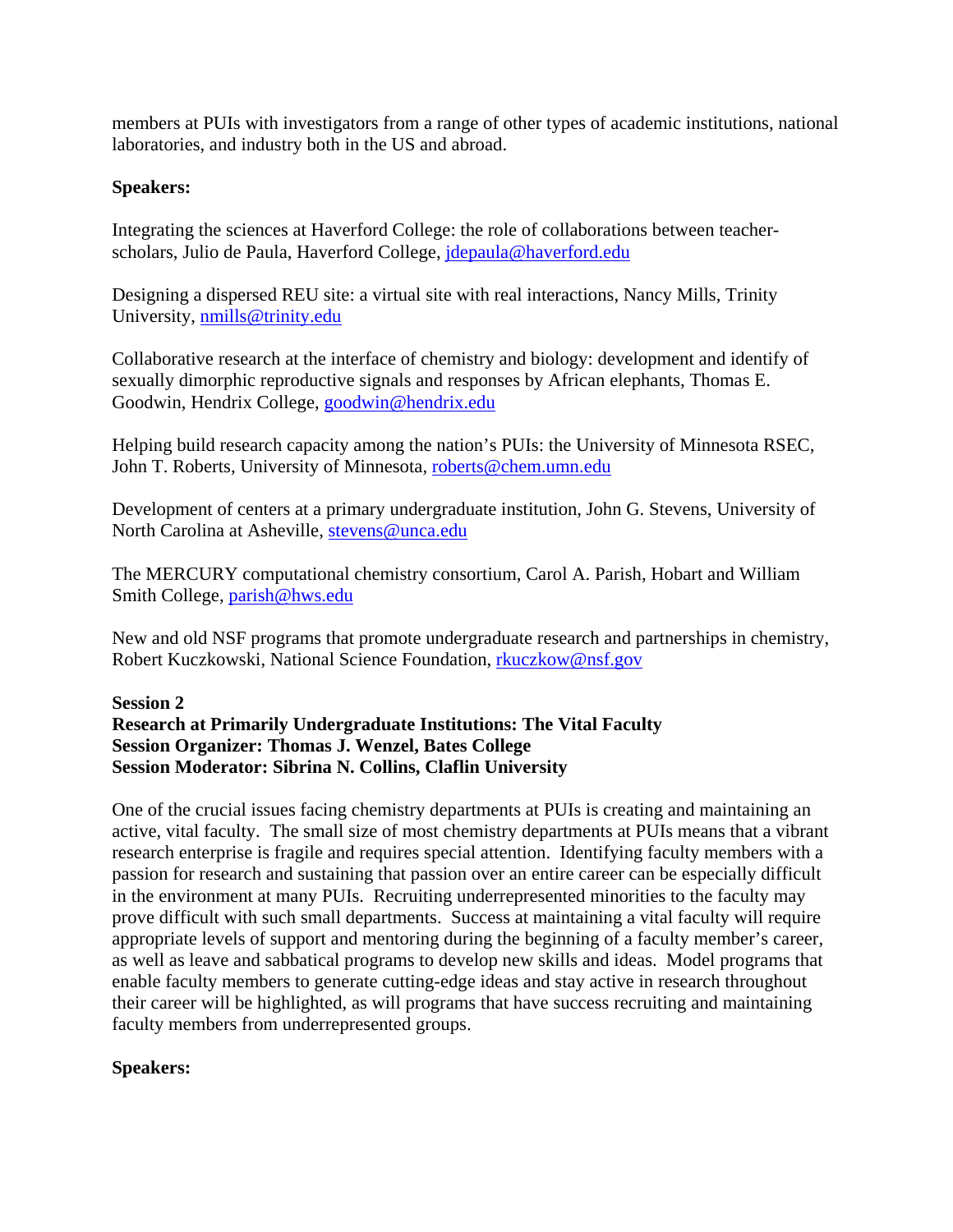Using synergistic relationships to sustain research productivity throughout an academic career, Kerry K. Karukstis, Harvey Mudd College, kerry\_karukstis@hmc.edu

Undergraduate research at a predominantly minority institution: the incentives and the perils, D. R. Kanis, Chicago State University, dr-kanis@csu.edu

Getting by with some help from your friends: challenges and rewards of maintaining an active research program, Bernadette T. Donovan-Merkert, University of North Carolina Charlotte, bdonovan@email.uncc.edu

HBCUs: establishing research partnerships, Sibrina N. Collins, Claflin University, scollins@claflin.edu

Research at a primarily undergraduate institution: developing a sustainable program for life, Michael R. Carrasco, Santa Clara University, mcarrasco@scu.edu

Embedded in a PUI: one faculty member's perspective, Lilia C. Harvey, Agnes Scott College, lharvey@agnesscott.edu

**Session 3 Research at Primarily Undergraduate Institutions: Providing the Appropriate Infrastructure Session Organizer: Thomas J. Wenzel, Bates College Session Moderator: Luis Martinez, University of Texas at El Paso** 

A thriving research enterprise requires an infrastructure to support it. This includes suitable facilities, equipment, and support staff. It also includes suitable time to do research. The importance of individual, departmental, and institutional grants in developing infrastructure will be highlighted. Another important component is designing a chemistry curriculum that supports research. In addition to providing time and credit for research in the later years of study, a curriculum that supports research will introduce students to investigations early in their studies and increase the complexity of the investigations throughout. A research-supportive curriculum should also be sensitive to the needs of a diverse student body and attract students from underrepresented groups to chemistry. The problems of providing an appropriate infrastructure can change considerably depending on the type of institution. Models of success from a range of institutions will be highlighted in this session.

# **Speakers:**

Components of a research supportive curriculum, Thomas J. Wenzel, Bates College, twenzel@bates.edu

Build it and they will come: creating and sustaining a robust undergraduate research environment at a predominantly undergraduate institution, Roger S. Rowlett, Colgate University, rrowlett@colgate.edu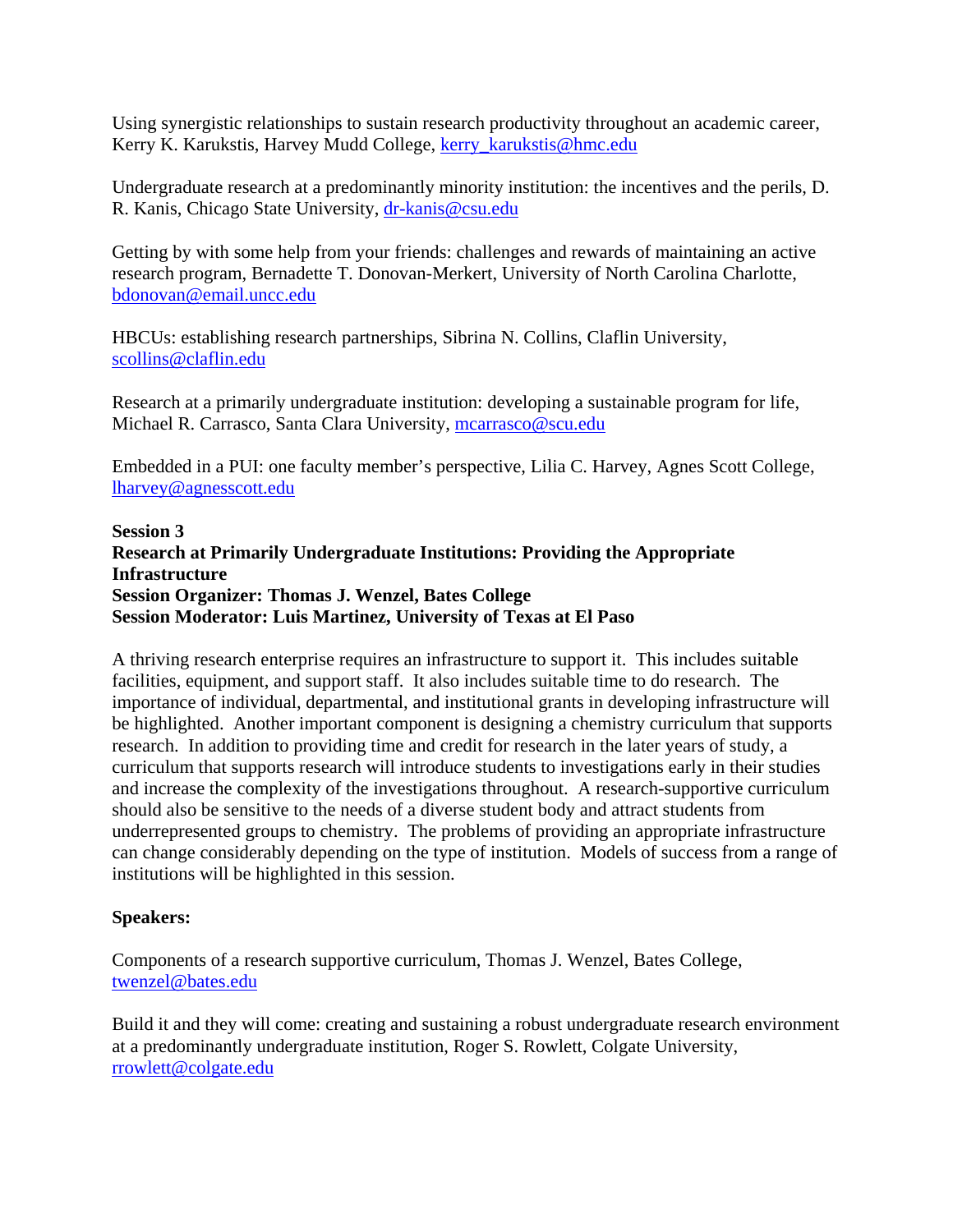University infrastructure and faculty: the keys to successful undergraduate research programs, Gina MacDonald, James Madison University, handalgm@jmu.edu

Initiating and sustaining viable undergraduate research programs at PUIs, Luis E. Martinez, University of Texas at El Paso, luisem@utep.edu

Initiating and sustaining a successful undergraduate research program at a predominantly undergraduate institution, Kimberly A. O. Pacheco, University of Northern Colorado, Kimberly.pacheco@unco.edu

Research infrastructure at primarily undergraduate institutions: the value and impact of shared core facilities, Sean M. Decatur, Mount Holyoke College, sdecatur@mtholyoke.edu

#### **Workshop: Starting a Successful Research Program at a Predominantly Undergraduate Institution Sunday, March 28, 1:30-5:30 pm, President's A Room of the Radisson Hotel Anaheim,**

#### **located at 1850 S. Harbor Blvd.**

Starting a successful research program at a predominantly undergraduate institution poses unique challenges for a beginning faculty member. Yet, many such members of the college professoriate have little, if any, preparation for what to expect in establishing an undergraduate research program. Several experienced faculty speakers (Julio de Paula, Kerry Karukstis, Sylvia Ronco, Sibrina Collins, Tom Wenzel and Merle Schuh) who have had success in maintaining undergraduate research programs will be the facilitators at the workshop. The setting of the workshop will be relatively informal so that attendees will be able to learn from these experienced faculty as well as have the opportunity to ask questions and take part in discussions of the following topics:

- 1. Why is there an expectation for successful research at predominantly undergraduate institutions?
- 2. What type of research topics should a new faculty member choose?
- 3. Selection of and working with undergraduate students.
- 4. Interacting with the department chair and other administrators and understanding the institution's research expectation.
- 5. Grantsmanship and the seeking of external research grants
- 6. Writing successful grant proposals
- 7. Establishment and enhancement of a favorable institutional research atmosphere

Please note that an ACS-sponsored Presidential Colloquium entitled "Recruiting Faculty: How Is It Done? Who Gets the Job, and Why?" will be held from 9:00 am – 1:00 pm (see ACS website for details). Although the CUR workshop and ACS symposium are not cosponsored, the topics might complement each other, and attendees could benefit from attending both sessions.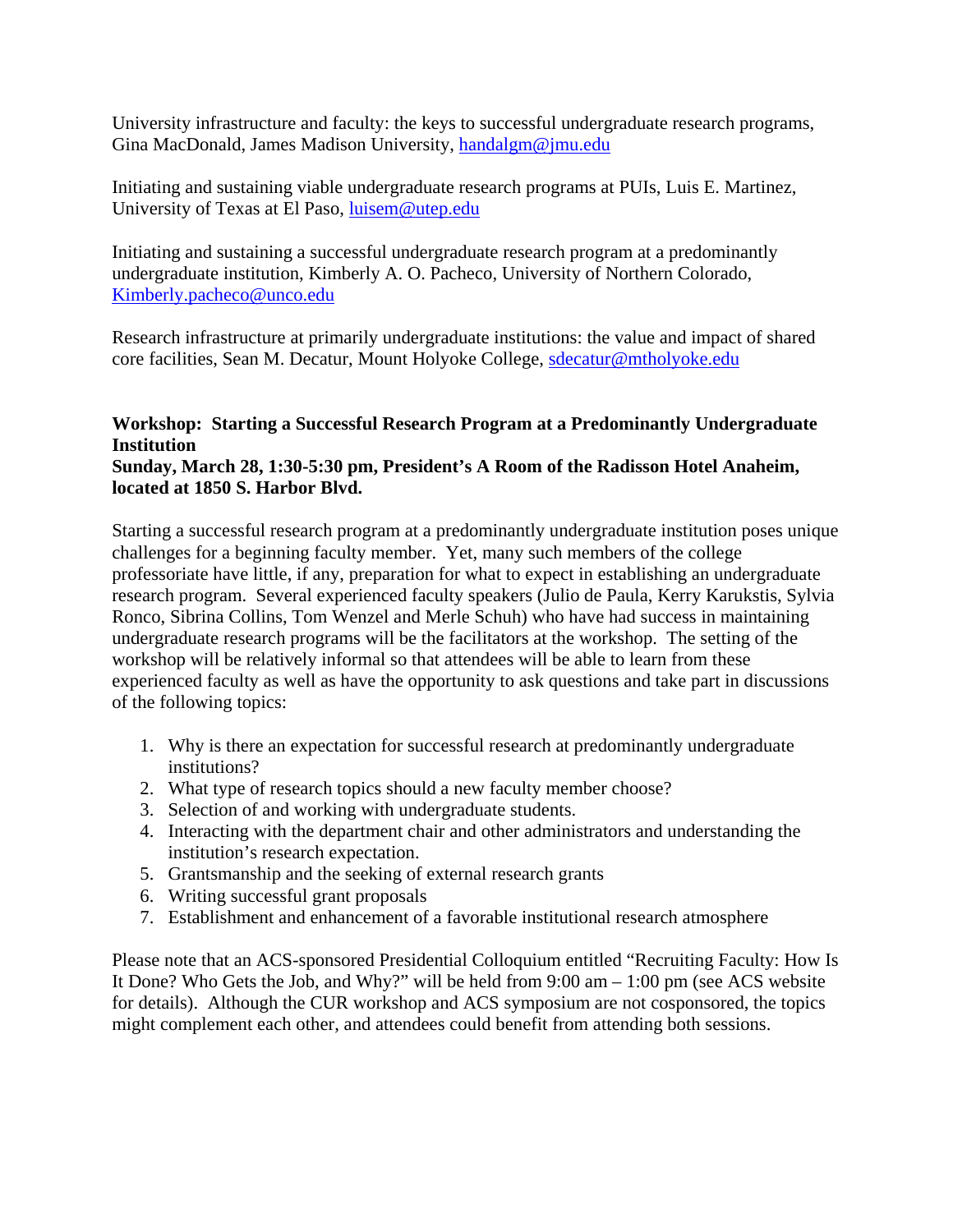There is no charge for attending the CUR workshop. However, to help plan the event, it will be **necessary for attendees to email the following information to Merle Schuh no later than March 10** (meschuh@davidson.edu).

- 1. Name of attendee
- 2. Present institution
- 3. Position or educational level (e.g. graduate student, postdoc, or beginning faculty)

# **ASSOCIATION OF AMERICAN COLLEGES & UNIVERSITIES 2004 Annual Meeting January 21-24, 2004 Washington, DC**

**Outcomes from the Undergraduate Research Summit Meeting**  Thomas Wenzel, Bates College

# **GORDON RESEARCH CONFERENCE ON CHEMICAL EDUCATION January 4-9 Ventura, California**

#### **The Role of Research in the Undergraduate Curriclum**

Session Moderator: Robert Lichter, Merrimack Consultants, LLC

Session Presenters: Thomas Wenzel, Bates College – Goals and Assessment of Undergraduate Research

Linette Watkins, Texas State University-San Marcos – Diversification of the Chemical Sciences

Kerry Karukstis, Harvey Mudd College – A Research-Supportive Curriculum

Julio dePaula, Haverford College – The Importance of Partnerships and Collaborations

Gina MacDonald – James Madison University – Initiating and Sustaining an Undergraduate Research Program